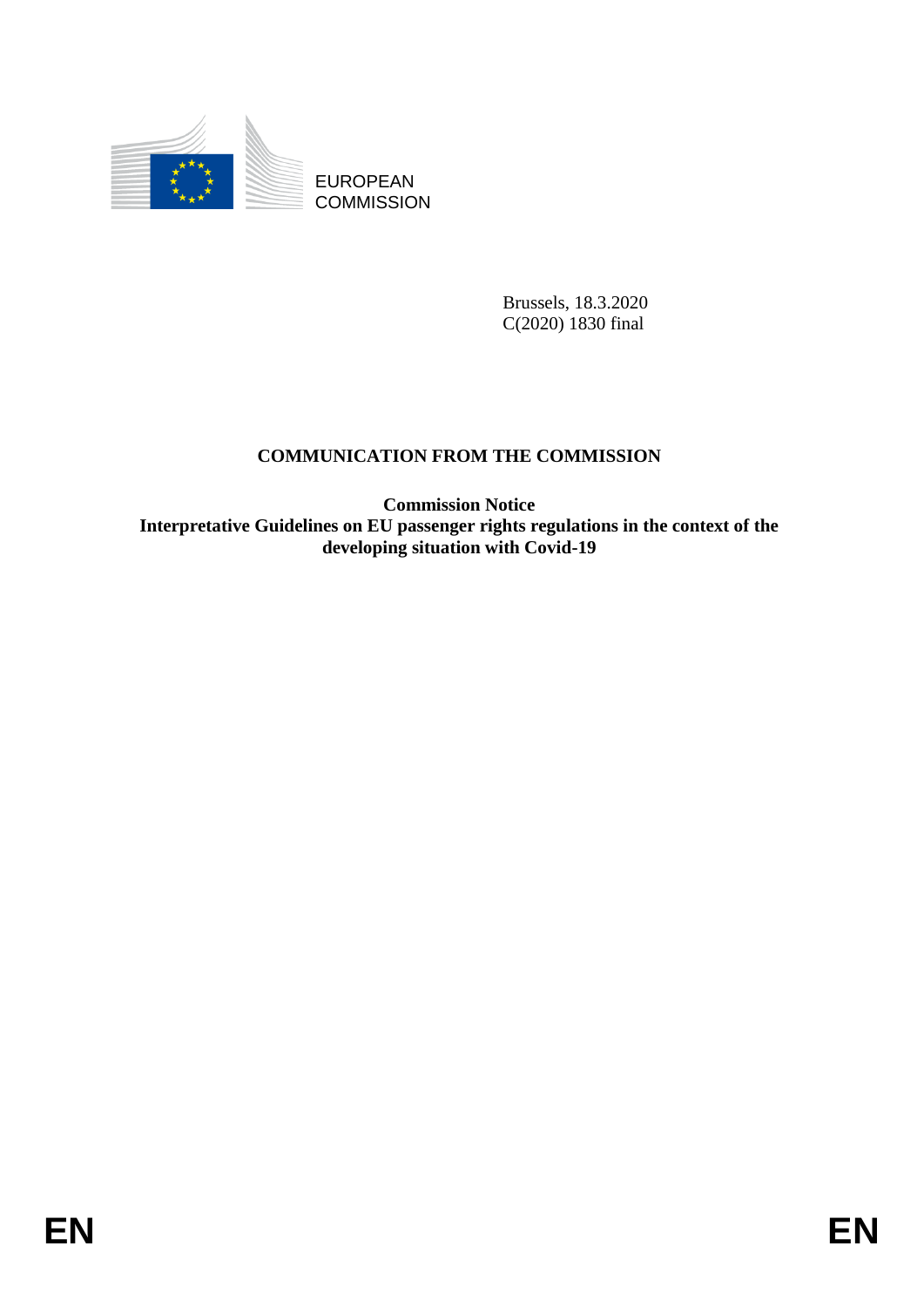#### **COMMISSION NOTICE**

### **Interpretative Guidelines on EU passenger rights regulations in the context of the developing situation with Covid-19**

*Passengers and the European transport industry are hit hard by the Covid-19 outbreak. Containment measures of authorities, such as travel restrictions, lock-downs and quarantine zones, imply that transport may be one of the most severely affected sectors of this pandemic. The situation is stressful for many passengers, whose travel arrangements have been cancelled and/or who do not wish or are not allowed to travel anymore.*

*The European Union (EU) is the only area in the world where citizens are protected by a full set of passenger rights, whether they travel by air, rail, bus and coach or ship.*

*Given the unprecedented situation Europe has been experiencing due to the Covid-19 outbreak, the European Commission believes it would be helpful to clarify in this context the rights of passengers when travelling by air, rail, bus and coach or ship, as well as the corresponding obligations for carriers.*

### **1. PURPOSE**

These interpretative guidelines aim at clarifying how certain provisions of the EU passenger rights legislation apply in the context of the Covid-19 outbreak, notably with respect to cancellations and delays.

The guidelines complement the guidelines previously published by the Commission<sup>1</sup> and are without prejudice to the interpretation of the Court of Justice.

The guidelines cover the following passenger rights legislation:

- Regulation (EC) No 261/2004 of the European Parliament and of the Council of 11 February 2004 establishing common rules on compensation and assistance to passengers in the event of denied boarding and of cancellation or long delay of flights, and repealing Regulation (EEC) No 295/91<sup>2</sup>
- Regulation (EC) No 1371/2007 of the European Parliament and of the Council of 23 October 2007 on rail passengers' rights and obligations<sup>3</sup>;
- Regulation (EU) No 1177/2010 of the European Parliament and of the Council of 24 November 2010 concerning the rights of passengers when travelling by sea and inland waterway and amending Regulation (EC) No 2006/2004<sup>4</sup>,

 $\overline{a}$ 

<sup>1</sup> Commission Notice — Interpretative Guidelines on Regulation (EC) No 261/2004 of the European Parliament and of the Council establishing common rules on compensation and assistance to passengers in the event of denied boarding and of cancellation or long delay of flights and on Council Regulation (EC) No 2027/97 on air carrier liability in the event of accidents as amended by Regulation (EC) No 889/2002 of the European Parliament and of the Council, OJ C 214, 15.6.2016, p. 5.; Communication from the Commission — Interpretative Guidelines on Regulation (EC) No 1371/2007 of the European Parliament and of the Council on rail passengers' rights and obligations, OJ C 220, 4.7.2015, p. 1.

<sup>&</sup>lt;sup>2</sup> OJ L 46, 17.2.2004, p. 1.<br><sup>3</sup> OJ L 315, 2.12.2007, p. 1.

 $\frac{3}{4}$  OJ L 315, 3.12.2007, p. 14.

<sup>4</sup> OJ L 334, 17.12.2010, p. 1.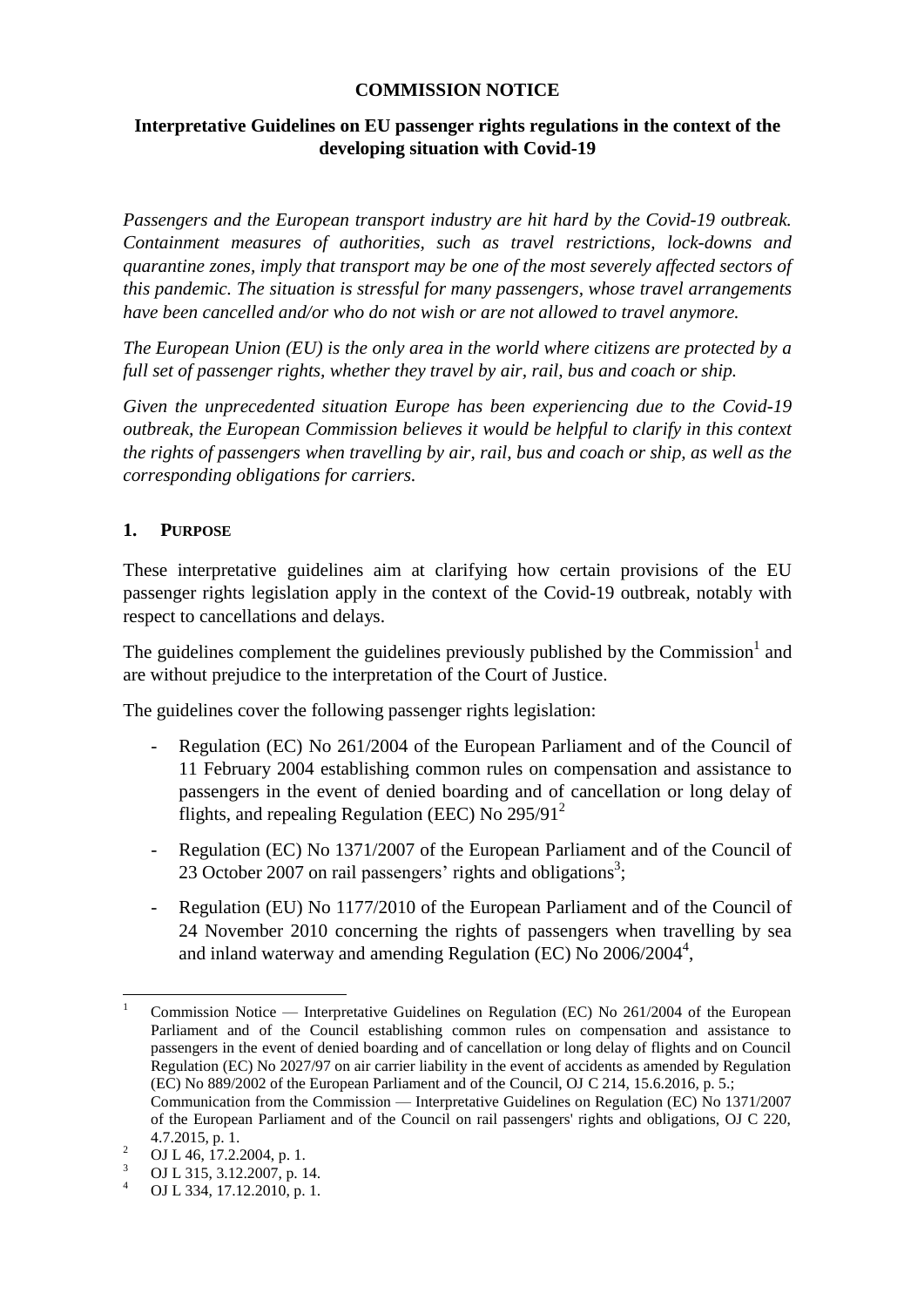Regulation (EU) No 181/2011 of the European Parliament and of the Council of 16 February 2011 concerning the rights of passengers in bus and coach transport and amending Regulation (EC) No 2006/2004<sup>5</sup>.

These guidelines do not cover Directive (EU) 2015/2302 on package travel and linked travel arrangements.<sup>6</sup>

## **2. GUIDANCE ACROSS TRANSPORT MODES**

## **2.1. Right to choose between reimbursement and rerouting**

The four Regulations make specific provisions for this right in the case of cancellation or of certain delays.

As regards re-routing<sup>7</sup>, the circumstances of the COVID-19 outbreak may have an incidence on the right to choose re-routing at the "earliest opportunity".<sup>8</sup> Carriers may find it impossible to re-route the passenger to the intended destination within a short period of time. Moreover, it may not be clear for some time when re-routing will become possible. This situation may for example arise where a Member State suspends flights or stops trains, buses, coaches or ships arriving from certain countries. Depending on the case, therefore, the "earliest opportunity" for re-routing may be considerably delayed and/or subject to considerable uncertainty. Reimbursement of the ticket price or a rerouting at a later stage "at the passenger's convenience" might therefore be preferable for the passenger. Details are set out further below for each transport mode.

### **2.2. Situations where passengers cannot travel or want to cancel a trip**

The EU's passenger rights regulations do not address situations where passengers cannot travel or want to cancel a trip on their own initiative. Whether or not a passenger is reimbursed in such cases depends on the type of ticket (reimbursable, possibility to rebook) as specified in the carrier's terms & conditions.

It appears that various carriers are offering vouchers to passengers, who do not want to (or are not authorised to) travel any more as a result of the outbreak of Covid-19. Passengers can use these vouchers for another trip with the same carrier within a timeframe established by the carrier.

This situation has to be distinguished from the situation where the carrier cancels the journey and offers only a voucher instead of the choice between reimbursement and rerouting. If the carrier proposes a voucher, this offer cannot affect the passenger's right to opt for reimbursement instead.

 $\frac{1}{5}$ OJ L 55 28.2.2011, p. 1.

<sup>6</sup> Directive (EU) 2015/2302 of the European Parliament and of the Council of 25 November 2015 on package travel and linked travel arrangements, amending Regulation (EC) No 2006/2004 and Directive 2011/83/EU of the European Parliament and of the Council and repealing Council Directive 90/314/EEC, OJ L 326, 11.12.2015, p. 1–33.

<sup>7</sup> Some instruments also refer in parallel to a "continuation of the journey".

<sup>8</sup> Points (a) and (b) of Article 8(1) of Regulation (EC) No 261/2004; points (a) and (b) of Article 16 of Regulation (EC) No 1371/2007; points (a) and (b) of Article 18(1) of Regulation (EU) No 1177/2010; points (a) and (b) of Article 19(1) of Regulation (EU) No 181/2011.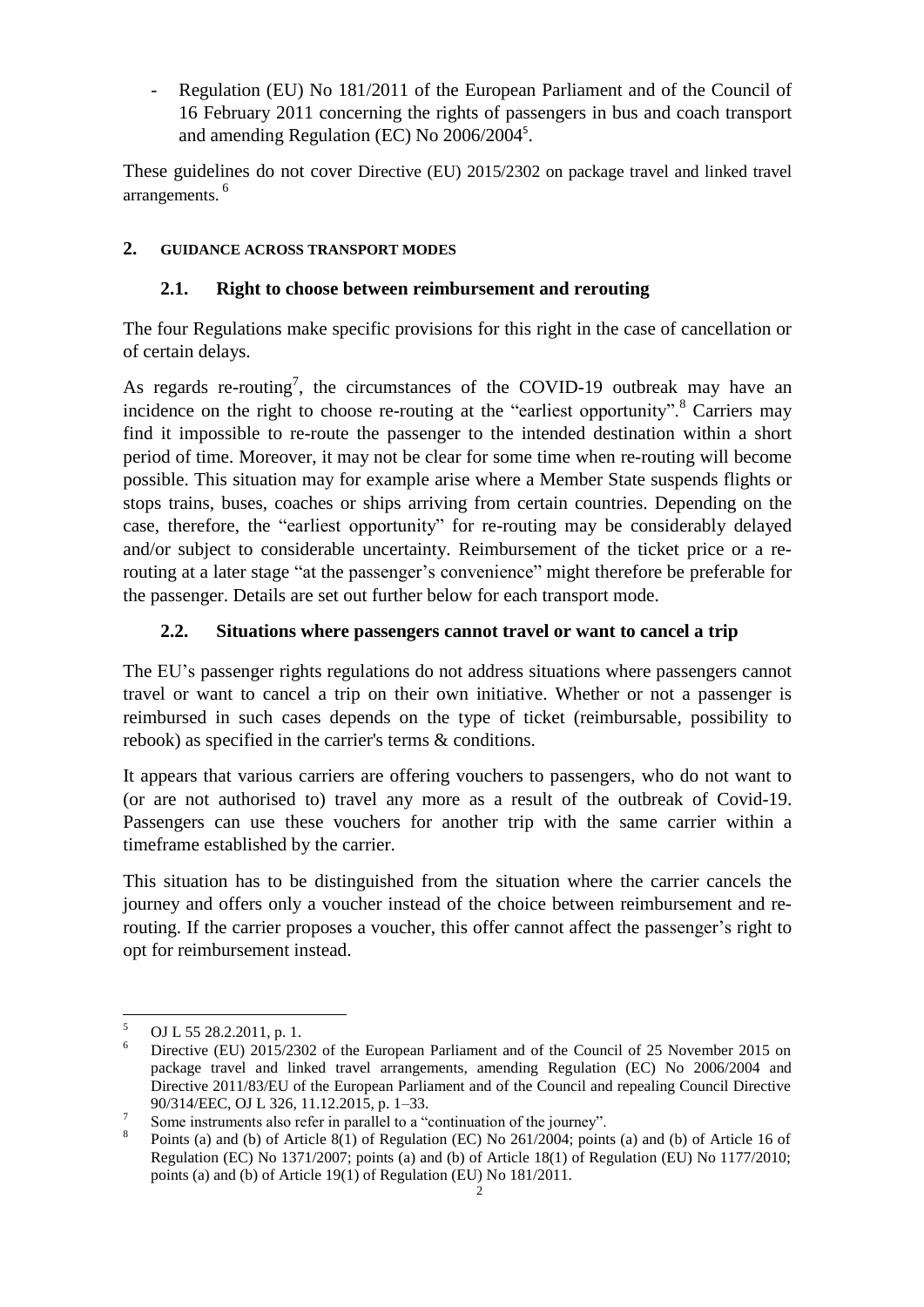### **2.3. Specific national rules in the context of the Covid-19 outbreak**

In some cases specific national rules have been adopted in the context of the Covid-19 outbreak, which create the obligation for carriers to refund passengers or issue a voucher to passengers in case the passenger could not take a flight that has been operated.

Such national measures do not fall under the scope of the EU passenger rights regulations. They are not addressed in these guidelines, which deal only with the interpretation of the rules on passenger rights adopted by the Union.

#### **3. AIR PASSENGER RIGHTS (REGULATION (EC) NO 261/2004)**

### **3.1. Information to passengers**

Apart from the rules regarding information on the rights available, Regulation (EC) No 261/2004 does not contain specific provisions on information on travel disruptions. However, rights to compensation in case of cancellation are linked to the carrier failing to give notice sufficiently in advance. This aspect is thus covered by the considerations below on rights to compensation.

### **3.2. Right to reimbursement or re-routing**

In the case of a flight cancellation by the airlines (no matter what the cause is), Article 5 obliges the operating air carrier to offer the passengers the choice among:

- a) reimbursement (refund);
- b) re-routing at the earliest opportunity, or
- c) re-routing at a later date at the passenger's convenience.

Regarding reimbursement, in cases where the passenger books the outbound flight and the return flight separately and the outbound flight is cancelled, the passenger is only entitled to reimbursement of the cancelled flight, i.e. here the outbound flight.

However, if the outbound flight and the return flight are part of the same booking, even if operated by different air carriers, passengers should be offered two options if the outbound flight is cancelled: to be reimbursed for the whole ticket (i.e. both flights) or to be re-routed on another flight for the outbound flight (Interpretative Guidelines, Point 4.2).

As regards re-routing, and as explained above, "the earliest opportunity" may under the circumstances of the COVID-19 outbreak imply considerable delay, and the same may apply to the availability of concrete information on such "opportunity" given the high level of uncertainty affecting air traffic.

The application of Article 5 of Regulation (EC) No 261/2004 may have to take into consideration these circumstances. However, at any rate:

First, passengers should be informed about delays and/or uncertainties linked to them choosing re-routing instead of reimbursement.

Second, should a passenger choose nonetheless re-routing at the earliest opportunity, the carrier should be considered to have fulfilled its information obligation towards the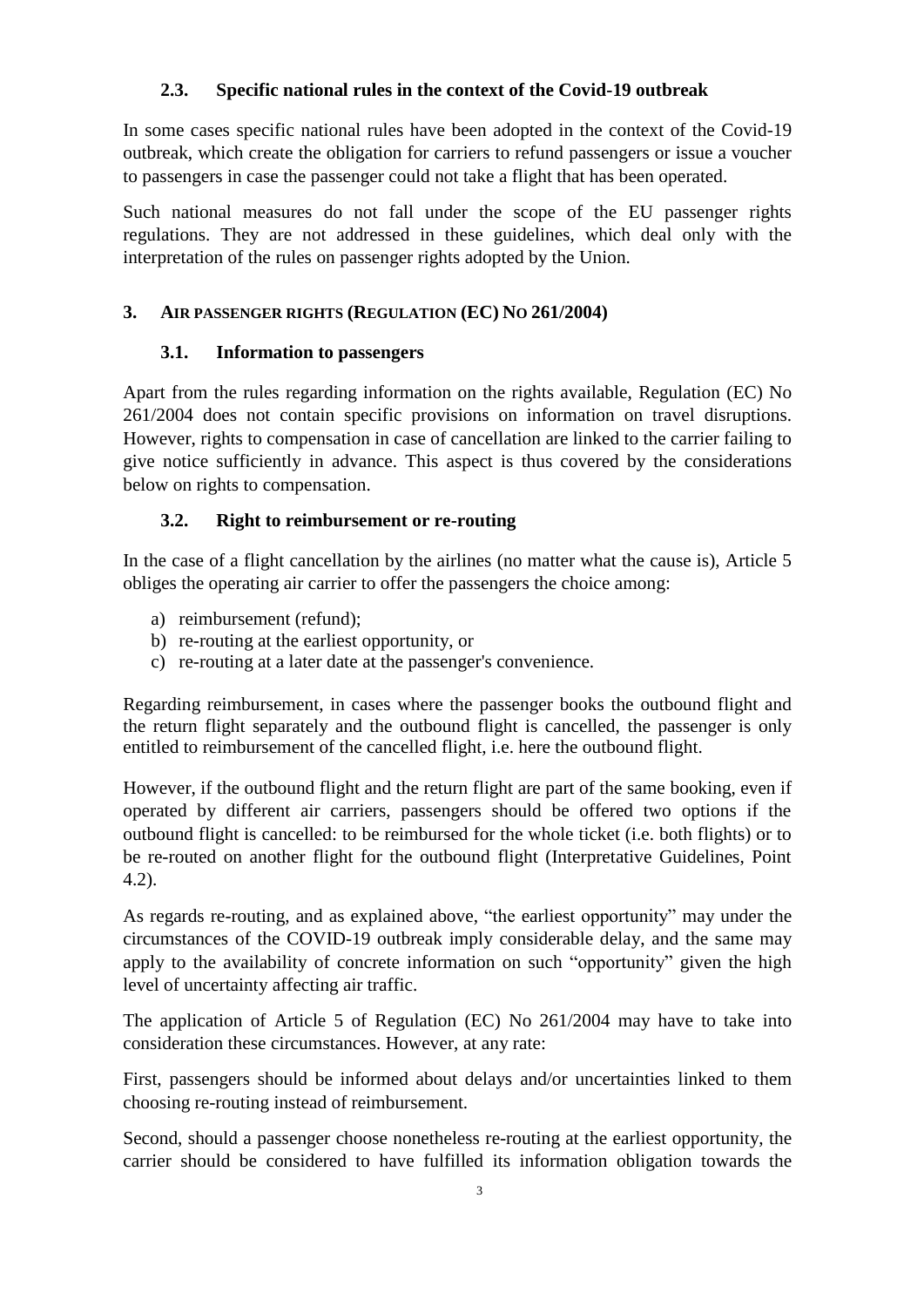passenger if it communicated on its own initiative, as soon as possible and in good time, the flight available for rerouting.

### **3.3. Right to care**

According to Article 9 of the Regulation, which provides all relevant details, passengers who are affected by a flight cancellation must also be offered care by the operating air carrier, free of charge. This consists of meals and refreshments in a reasonable relation to the waiting time; hotel accommodation if necessary, and transport to the place of accommodation. Moreover, airports are to provide assistance to disabled passengers and passengers with reduced mobility in accordance with Regulation  $1107/2006^9$ .

It is worth recalling that when the passenger opts for reimbursement of the full cost of the ticket, the right to care ends. The same happens when the passenger chooses re-routing at a later date at the passenger's convenience (Article 5(1)(b) in conjunction with Article  $8(1)(c)$ ).

The right to care subsists only as long as passengers have to wait for a rerouting at the earliest convenience (Article  $5(1)(b)$  in conjunction with Article  $8(1)(b)$ ).

The intention underlying the Regulation is that the needs of passengers waiting for their return flight or re-routing are adequately addressed. The extent of adequate care will have to be assessed on a case-by-case basis, taking into account the needs of passengers in the circumstances and the principle of proportionality (i.e.: according to the waiting time). The price paid for the ticket or the length of the inconvenience suffered should not interfere with the right to care (Interpretative Guidelines Point 4.3.2).

According to the Regulation, the air carrier is obliged to fulfil the obligation of care even when the cancellation of a flight is caused by extraordinary circumstances, that is to say circumstances that could not have been avoided even if all reasonable measures had been taken.

The Regulation contains nothing that recognises a separate category of 'particularly extraordinary' events, beyond the 'extraordinary circumstances' referred to in Article 5(3) of the Regulation. The air carrier is therefore not exempted from all of its obligations, including those under Article 9 of the Regulation, even during a long period. Passengers are especially vulnerable in such circumstances and events.<sup>10</sup> In exceptional events, the intention of the Regulation is to ensure that adequate care is provided in particular to passengers waiting for re-routing under Article 8(1)(b) of the Regulation.

## **3.4. Right to compensation**

Regulation 261/2004 also provides for fixed sum compensations in some circumstances. This does not apply to cancellations made more than 14 days in advance or where the cancellation is caused by 'extraordinary circumstances' that could not have been avoided

<sup>—&</sup>lt;br>9 Regulation (EC) No 1107/2006 of the European Parliament and of the Council of 5 July 2006 concerning the rights of disabled persons and persons with reduced mobility when travelling by air, OJ L 204, 26.7.2006, p. 1–9.

<sup>10</sup> Case C-12/11, McDonagh, ECLI:EU:C:2013:43, paragraph 30 and Point 4.3.3. of the Interpretative Guidelines.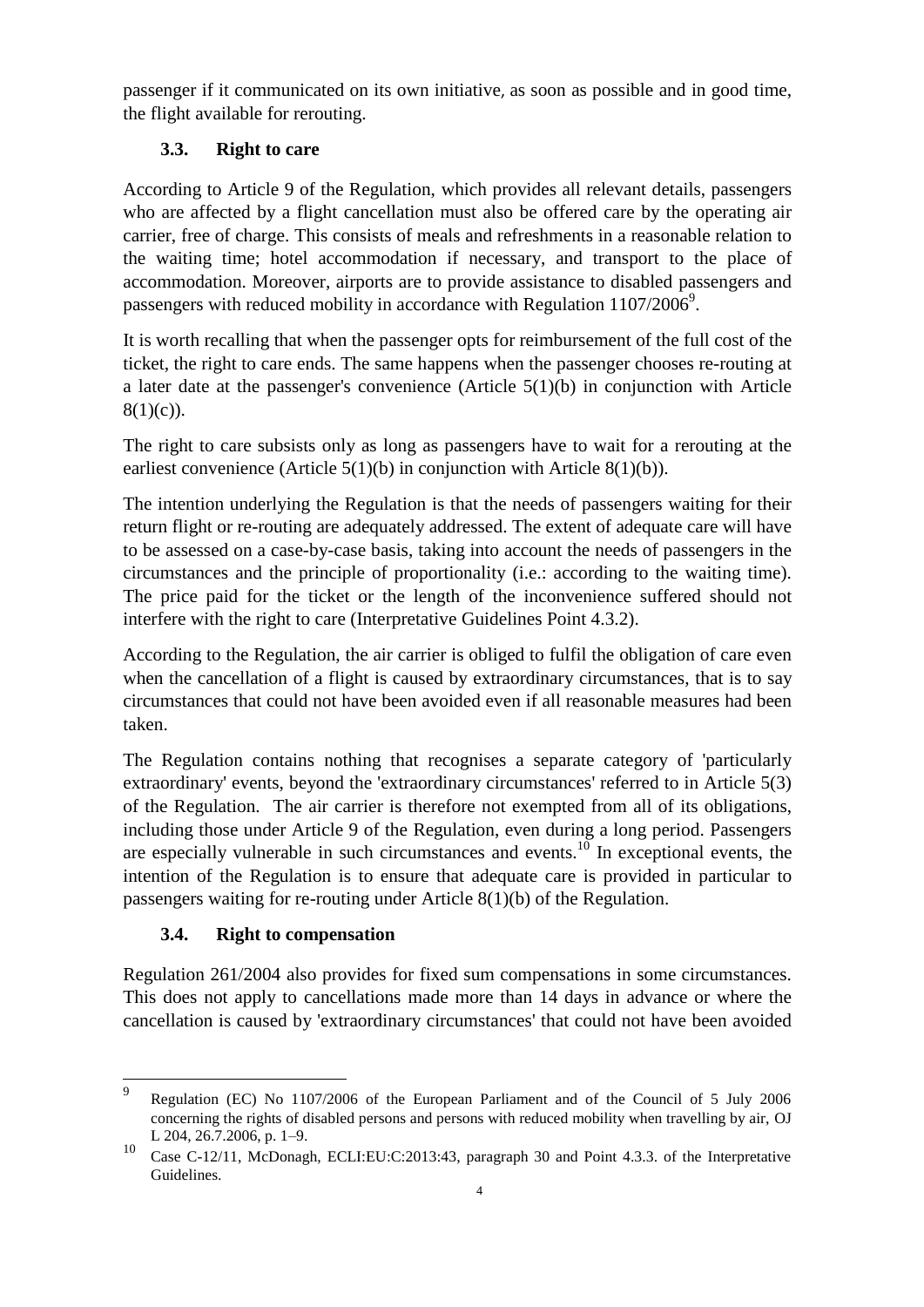even if all reasonable measures had been taken. For details, see Article 5(1) and Article 7 of the Regulation.

The Commission considers that, where public authorities take measures intended to contain the Covid-19 pandemic, such measures are by their nature and origin not inherent in the normal exercise of the activity of carriers and are outside their actual control.

Article 5(3) waives the right to compensation on condition that the cancellation in question "is caused" by extraordinary circumstances, which could not have been avoided even if all reasonable measures had been taken.

This condition should be considered fulfilled, where public authorities either outright prohibit certain flights or ban the movement of persons in a manner that excludes, *de facto,* the flight in question to be operated.

This condition may also be fulfilled, where the flight cancellation occurs in circumstances where the corresponding movement of persons is not entirely prohibited, but limited to persons benefitting from derogations (for example nationals or residents of the state concerned).

Where no such person would take a given flight, the latter would remain empty if not cancelled. In such situations, it may be legitimate for a carrier not to wait until very late, but to cancel the flight in good time (and even without being certain about the rights of the various passengers to travel at all), in order for appropriate organisational measures to be taken, including in terms of care for passengers owed by the carrier. In cases of the kind, and depending on the circumstances, a cancellation may still be viewed as "caused" by the measure taken by the public authorities. Again, depending on the circumstances, this may also be the case in respect of flights in the direction opposite to the flights directly concerned by the ban on the movement of persons.

Where the airline decides to cancel a flight and shows that this decision was justified on grounds of protecting the health of the crew, such cancellation should also be considered as "caused" by extraordinary circumstances.

The above considerations are not and cannot be exhaustive in that other specific circumstances in relation to Covid-19 may also fall under the ambit of Article 5(3).

#### **4. RAIL PASSENGER RIGHTS (REGULATION (EC) NO 1371/2007)**

#### **4.1. Right to be informed**

Before selling a ticket, railway undertakings and ticket vendors must provide passengers, upon request, with pre-journey information - including information on any activities likely to disrupt or delay services. Railway undertakings must also provide passengers with information during the journey – including information on delays, security and safety issues. Moreover, where railway undertakings and competent authorities, responsible for public service railway contracts, decide to discontinue a rail service, they must make the decision public and before it is implemented. Details of the right to travel information are set out in Article 8 and Annex II of Regulation (EC) No 1371/2011.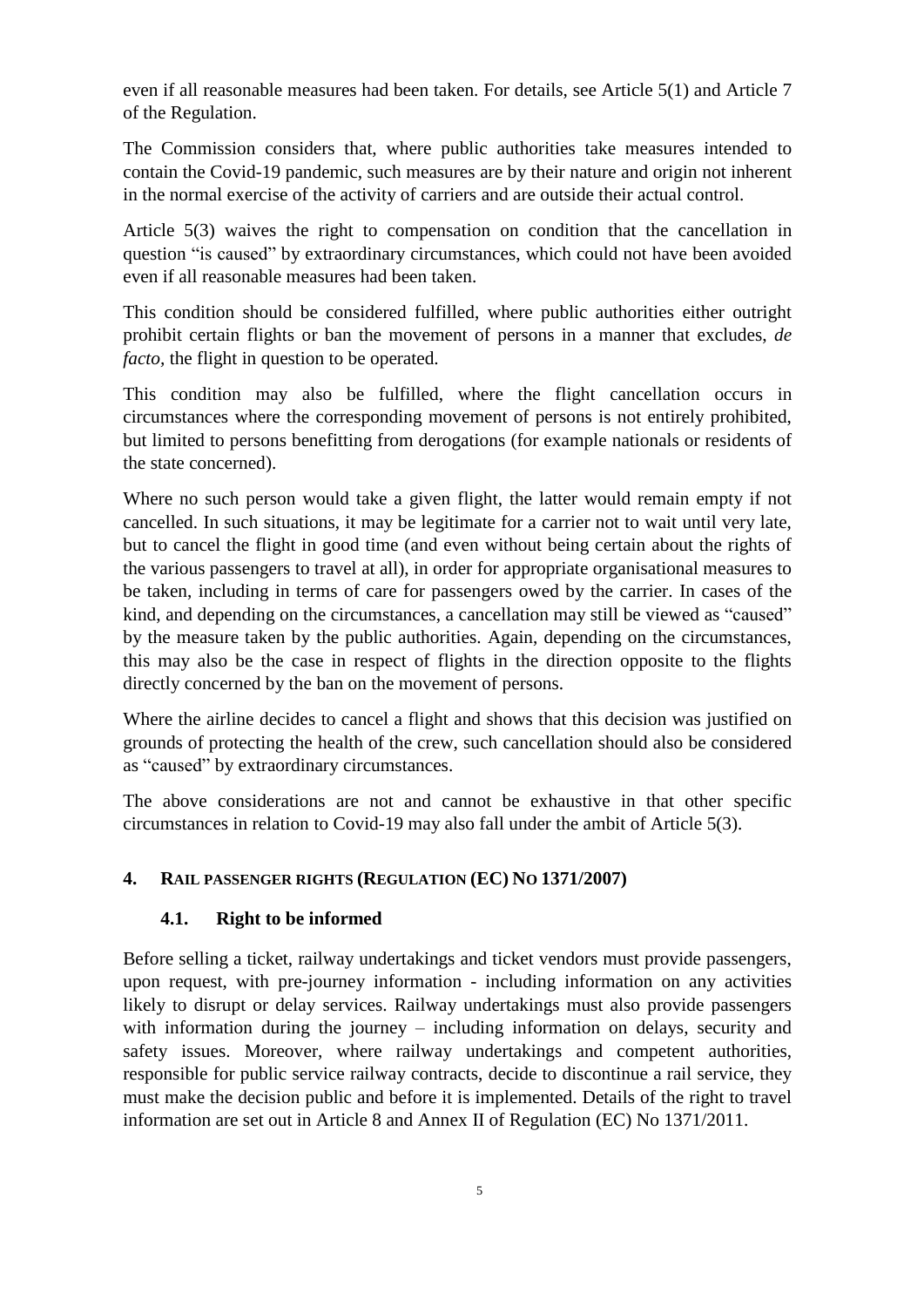#### **4.2. Right to reimbursement or continuation of the journey / re-routing**

Article 16 of Regulation (EC) No 1371/2007 sets out the rights in respect of this matter. In summary the following can be retained. Where it can reasonably be expected that the delay in the arrival at the final destination will be more than 60 minutes, passengers have the choice between reimbursement of the ticket price or to continue the journey or rerouting. In particular:

- a) the right to the reimbursement concerns the cost of the ticket for the part or parts of the journey not made and for the parts of the journey already made if the journey is no longer serving the purpose for which the passenger was planning it, together with (where relevant) a return service to the first point of departure;
- b) continuation of the journey or re-routing have to take place under comparable transport conditions. At the passenger's choice, they have to take place either at the earliest opportunity or at another point in time at his/her convenience.

As regards continuation of the journey/ re-routing, and as explained above, "the earliest opportunity" may under the circumstances of the COVID-19 outbreak imply considerable delay, and the same may apply to the availability of concrete information on such "opportunity" given the high level of uncertainty affecting rail traffic.

First, passengers should be informed about delays and/or uncertainties when offering them the choice between the two possibilities.

Second, should a passenger choose nonetheless continuation of the journey or re-routing at the earliest opportunity, the carrier should be considered to have fulfilled its information obligation towards the passenger if it communicated on its own initiative, as soon as possible and in good time, the train available for continuation or rerouting.

#### **4.3. Right to assistance**

In the case of a delay in arrival or departure, passengers have the right to receive information on the situation and the estimated departure and arrival time as soon as this information becomes available. In case of a delay exceeding 60 minutes, they also have the right to receive meals and refreshments within reasonable limits; accommodation where a stay of one or more nights becomes necessary where and when physically possible; transport to the railway station or to the alternative departure point or to the final destination, where and when physically possible, if the train is blocked on the track. Details are set out in Article 18(2) of Regulation (EC) No 1371/2007.

According to the Regulation, the railway undertaking is obliged to fulfil the above obligations even when the cancellation of a train is caused by circumstances such those linked to Covid-19. The Regulation contains nothing that would allow the conclusion that, under particular circumstances, the railway undertaking is exempted from its obligation to provide assistance in accordance with Article 18(2) of Regulation (EC), which may be required even during a long period where relevant. The intention of the Regulation is to ensure that adequate assistance is provided in particular to passengers waiting for re-routing at the earliest opportunity under Article 16. Regulation (EC) No 1371/2007 provides that assistance to persons with disabilities and persons with reduced mobility must be adapted to the needs of those passengers, including as regards the information referred to above.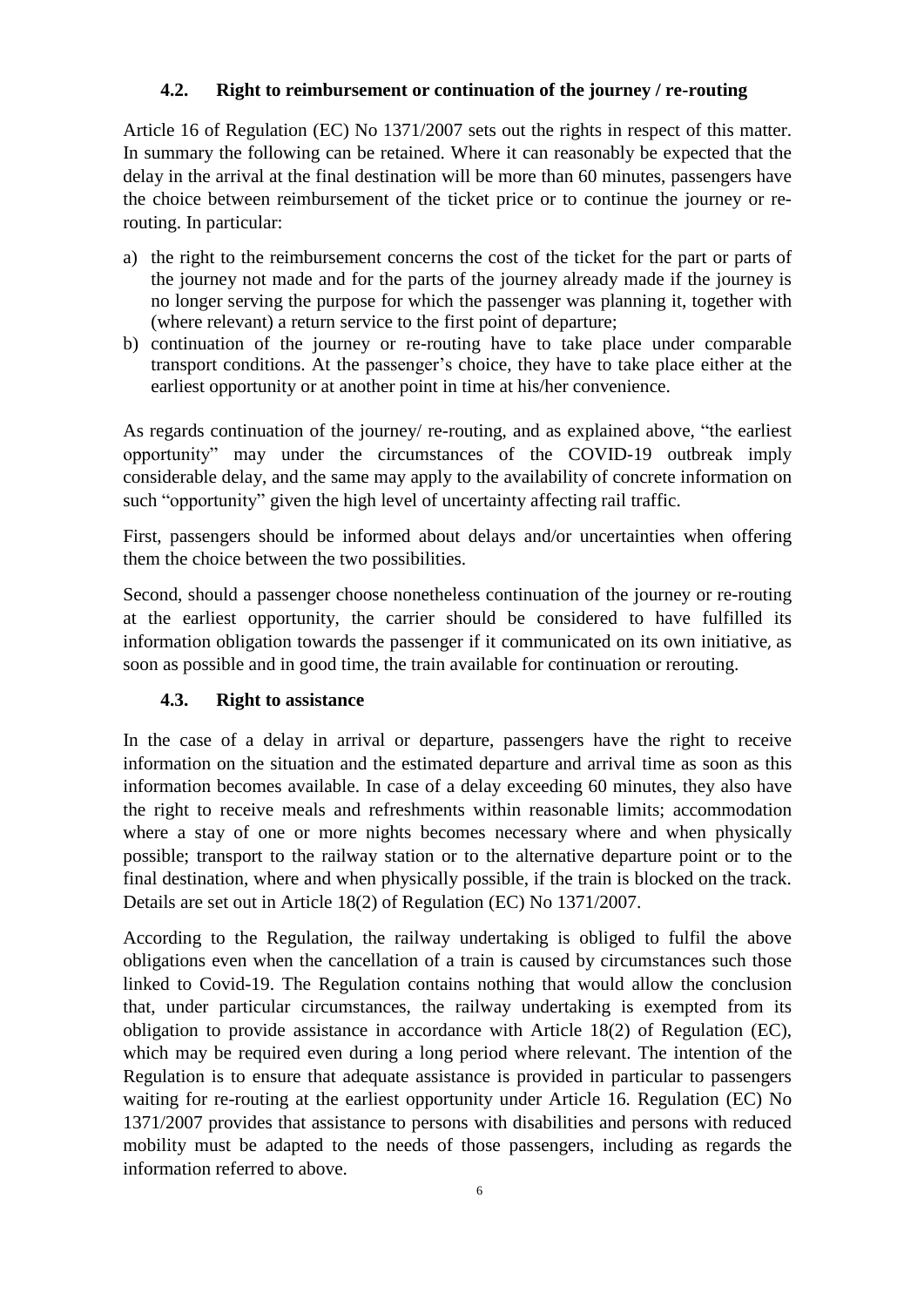#### **4.4. Right to compensation**

Where passengers have not opted for reimbursement but ask for the continuation of the journey or re-routing, passengers have also the right to compensation. For delays of 60 to 119 minutes the compensation amounts to 25% of the ticket price, whereas for delays of 120 minutes and more the compensation is 50% of the ticket price. Details are set out in Article 17 of Regulation (EC) No 1371/2007,

Unlike in other transport modes, the existence of extraordinary circumstances, if any, does not affect the right to compensation in cases of delays (including those entailed by cancellations).<sup>11</sup>

## **5. BUS PASSENGER RIGHTS (REGULATION (EU) NO 181/2011)<sup>12</sup>**

### **5.1. Right to be informed**

According to Article 24 of the Regulation, carriers and bodies that manage terminals must, within their respective areas of competence, provide passengers with adequate information throughout their travel. Article 20 of the Regulation contains detailed provisions regarding information to be provided in case of cancellation or delay in departure.

## **5.2. Right to continuation of the journey / re-routing or reimbursement**

In case of regular bus services with a scheduled distance of 250 km or more, Regulation (EU) No 181/2011 provides for rerouting or reimbursement in certain cases as specified in Article 19. Thus, notably, where a carrier reasonably expects the departure of a regular service from a terminal to be cancelled or delayed for more than 120 minutes, passengers have the right to choose between continuation or re-routing to the final destination at no additional cost at the earliest opportunity under comparable conditions or reimbursement of the full ticket price. This can be combined, where relevant, with a free of charge return service at the earliest opportunity to the first point of departure set out in the transport contract. The same choice is available to the passenger if the departure is cancelled or delayed from a bus stop.

As regards continuation of the journey/ re-routing, and as explained above, "the earliest opportunity" may under the circumstances of the COVID-19 outbreak imply considerable delay, and the same may apply to the availability of concrete information on such "opportunity" given the high level of uncertainty affecting bus and coach traffic.

First, passengers should be informed about delays and/or uncertainties when offering them the choice between continuation of the journey / re-routing and reimbursement.

 $11$ <sup>11</sup> See Case C-509/11 *ÖBB Personenverkehr* ECLI:EU:C:2013:613.<br><sup>12</sup> The sights to as against a sa spinkussement (agint 4.3) and the sight

<sup>12</sup> The rights to re-routing or reimbursement (point 4.2) and the right to care (point 4.3) and the right to compensation (point 4.4) does not apply to domestic services in Croatia, Estonia, Hungary, Latvia, Portugal, Slovakia, Slovenia, and to services with a significant part of the service (including at least one scheduled stop) operated outside the European Union in case of Croatia, Estonia, Greece, Finland, Hungary, Latvia, Slovakia and Slovenia.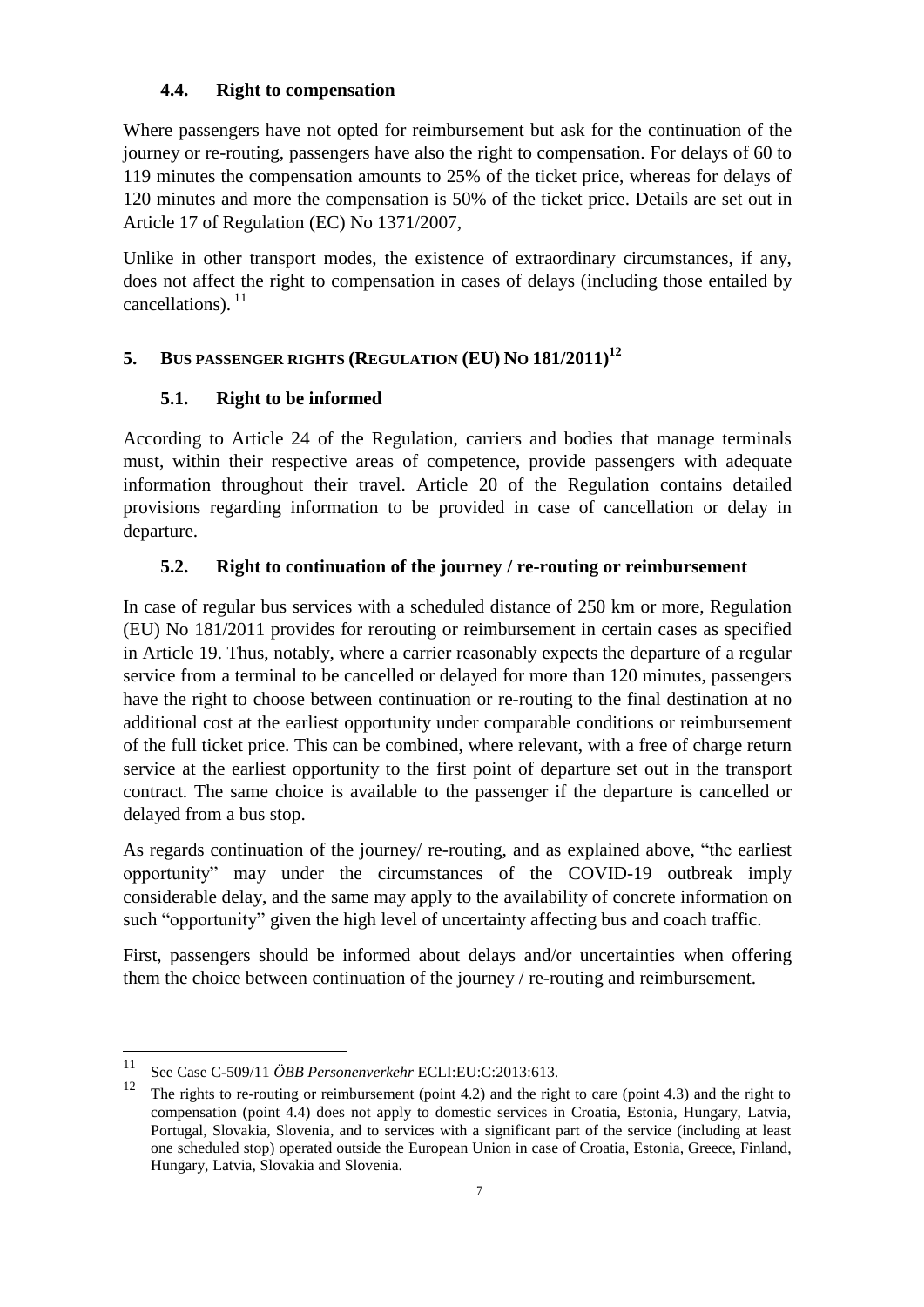Second, should a passenger choose nonetheless re-routing at the earliest opportunity, the carrier should be considered to have fulfilled its information obligation towards the passenger if it communicated on its own initiative, as soon as possible and in good time, the service available for continuation or rerouting.

# **5.3. Right to assistance**

Rights to assistance are set out in Article 21 of Regulation (EU) No 181/2011, and the following can be retained in summary. Where the departure of a long-distance service with a scheduled duration of more than 3 hours is cancelled or delayed for more than 90 minutes, passengers are entitled to snacks, meals or refreshments, in reasonable relation to the waiting time, provided they are available on the bus or in the terminal or can reasonably be supplied. Accommodation needs to be provided if passengers have to stay overnight – for up to 2 nights, at a maximum rate of  $\epsilon$ 80 per night – and transport to their accommodation and return to the terminal.

This Regulation contains nothing that would allow the conclusion that the carrier can be exempted from all its obligations, including those for assistance. The intention of the Regulation is to ensure that adequate care is provided in particular to passengers waiting for re-routing under Article 21.

# **5.4. Right to compensation**

In the case of bus services, the passenger has a right to compensation under the conditions set out in Article 19(2) of Regulation (EC) No 181/2011. It amounts to 50 % of the ticket price in case the service is cancelled, but is available only if the carrier fails to offer the passenger the choice between reimbursement and rerouting.

## **6. MARITIME AND INLAND WATERWAY PASSENGER RIGHTS (REGULATION (EU) NO 1177/2010)**

## **6.1. Right to be informed**

As further specified in detail in Article 16 of Regulation (EU) No 1177/2010, passengers must be informed of the situation as soon as possible and in any event not later than 30 minutes after the scheduled time of departure and of the estimated departure time and estimated arrival time as soon as that information is available.

## **6.2. Right to re-routing or reimbursement**

Where a carrier reasonably expects a passenger service to be cancelled or delayed in departure from a port terminal for more than 90 minutes, the carrier must offer passengers a choice between two possibilities:

- re-routing to the final destination under comparable conditions, as set out in the transport contract, at the earliest opportunity and at no additional cost or
- reimbursement of the ticket price and, where relevant, a return service free of charge to the first point of departure, as set out in the transport contract, at the earliest opportunity.

Details are set out in Article 18 of Regulation (EU) No 1177/2010.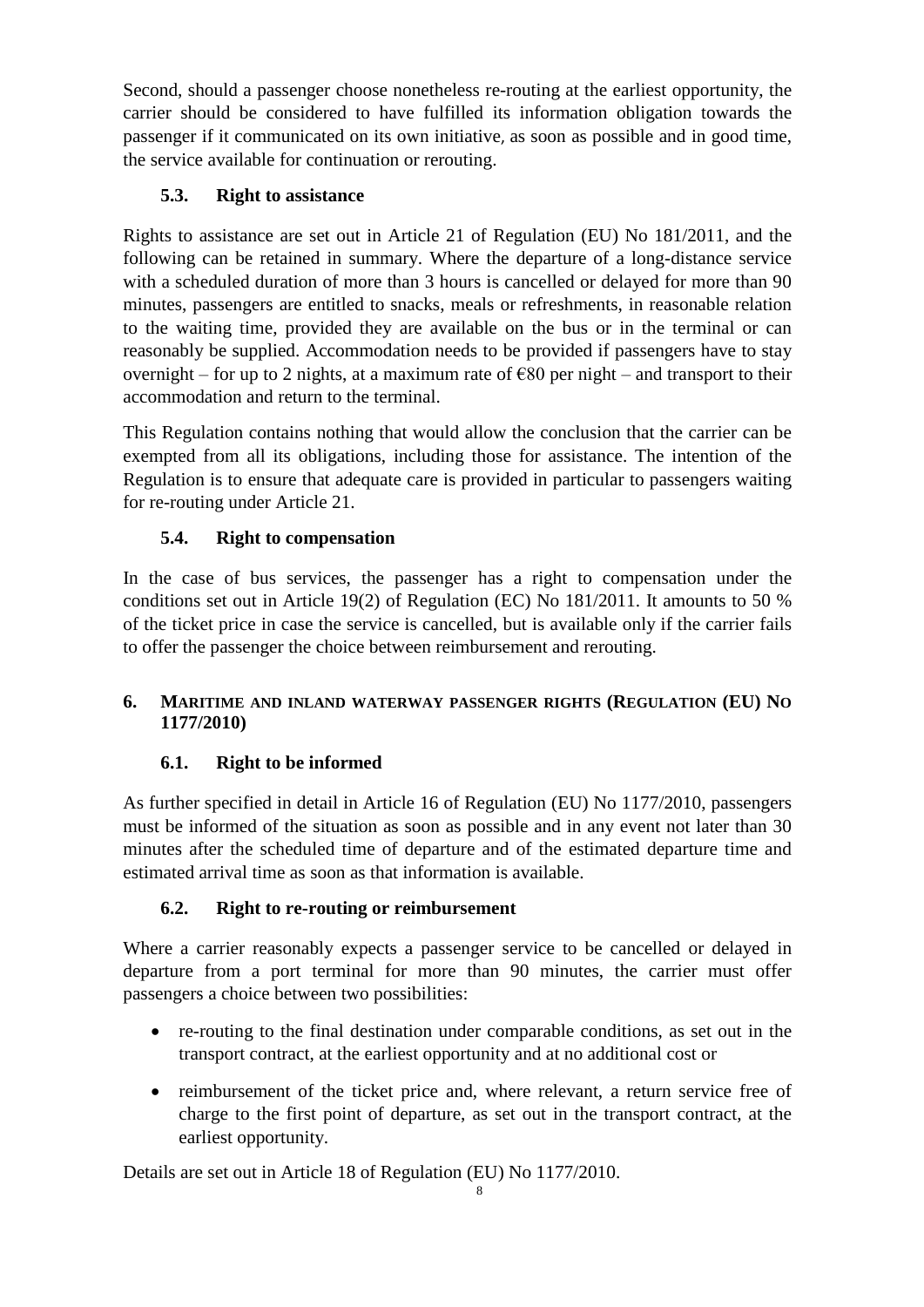As regards continuation of the journey/ re-routing, and as explained above, "the earliest opportunity" may under the circumstances of the COVID-19 outbreak imply considerable delay, and the same may apply to the availability of concrete information on such "opportunity" given the high level of uncertainty affecting sea and inland waterway traffic.

First, passengers should be informed about delays and/or uncertainties when offering them the choice between re-routing and reimbursement.

Second, should a passenger choose nonetheless re-routing at the earliest opportunity, the carrier should be considered to have fulfilled its information obligation towards the passenger if it communicated on its own initiative, as soon as possible and in good time, the service available for rerouting.

The provisions on re-routing and reimbursement as well as compensation do not apply to cruise ships (Article 2 (1)(c)).

### **6.3. Right to assistance**

Under the conditions set out in Article 17 of Regulation (EU) No 1177/2010, passengers are entitled to 1) assistance in the form of snacks, meals or refreshments, in proportion to the waiting time, provided they are available or can reasonably be supplied and 2) accommodation if passengers where a stay of one or more nights or a stay additional to that intended by the passenger becomes necessary – for up to 3 nights, at a maximum rate of  $\epsilon$ 80 per night – and 3) transport to the accommodation and return to the terminal.

#### **6.4. Right to compensation**

Without losing the right to transport, passengers may request compensation from the carrier if they are facing a delay in arrival at the final destination as set out in the transport contract. The minimum level of compensation must be 25 % of the ticket price for varying delays, in function of the scheduled duration of the journey. If the delay exceeds double that duration, the compensation must be 50 % of the ticket price. Details are set out in Article 19 of Regulatin (EU) No 1177/2010.

Article 20(4) of Regulation (EU) No 1177/2010 provides for certain exemptions from the right to compensation, among other things, on account of extraordinary circumstances.

The Commission considers that, where public authorities take measures intended to contain the Covid-19 pandemic, such measures are by their nature and origin not inherent in the normal exercise of the activity of carriers and are outside their actual control.

Article 20(4) waives the right to compensation on condition that the cancellation in question "is caused" by extraordinary circumstances, hindering the performance of the passenger service which could not have been avoided even if all reasonable measures had been taken.

This condition should be considered fulfilled, where public authorities either outright prohibit certain transport services or ban the movement of persons in a manner that excludes, *de facto,* the transport service in question to be operated.

This condition may also be fulfilled, where the cancellation occurs in circumstances where the corresponding movement of persons is not entirely prohibited, but limited to